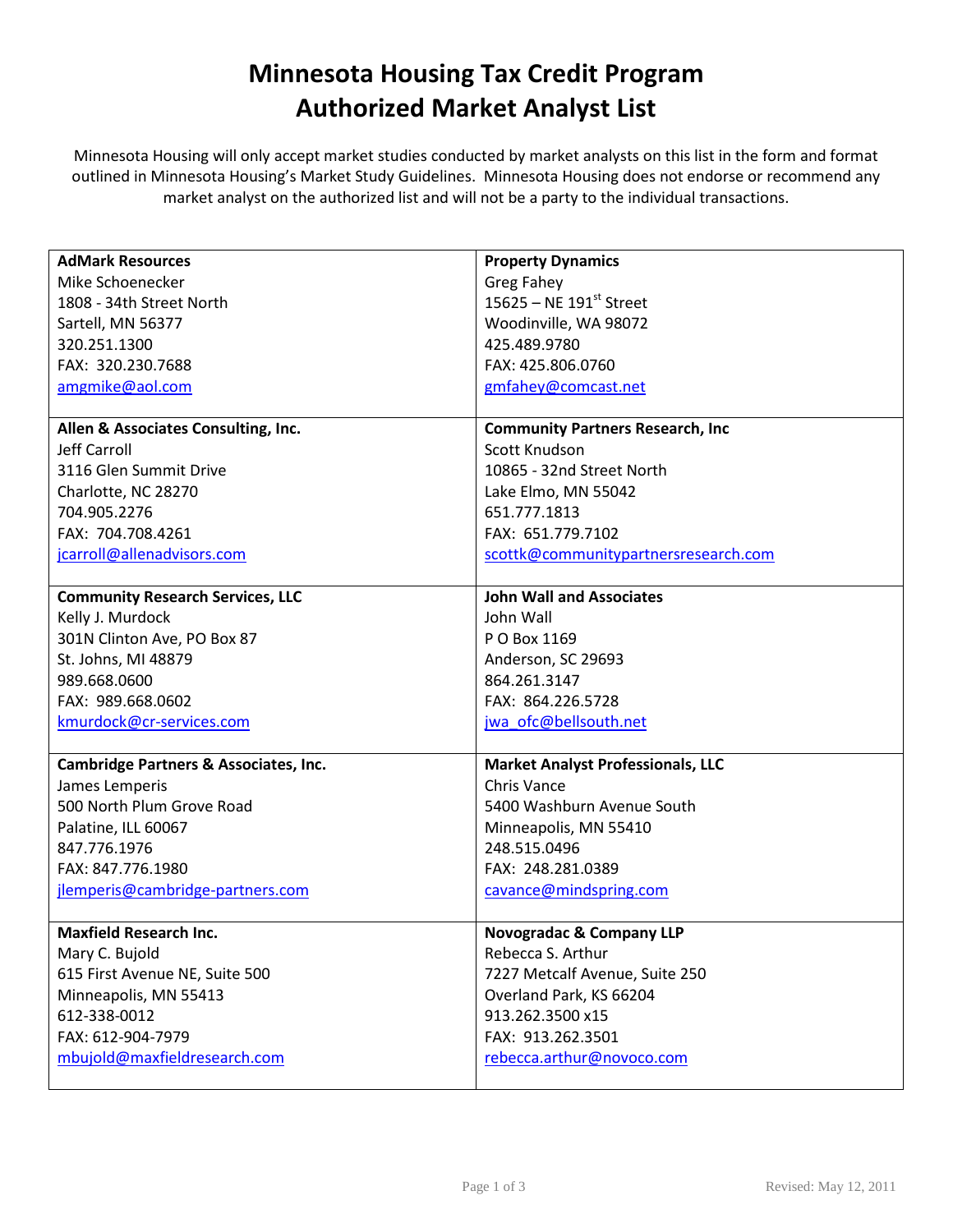| <b>National Land Advisory Group</b>      | <b>Market Advantage REVAC</b>                        |
|------------------------------------------|------------------------------------------------------|
| <b>Richard Barnett</b>                   | Real Estate Valuation and Consulting                 |
| 2404 East Main Street                    | <b>Bud Clarke</b>                                    |
| Columbus, OH 43209                       | 101 Arch Street                                      |
| 614.545.3900                             | Boston, MA 02110                                     |
| FAX: 614.545.4900                        | 617.488.3471                                         |
| rbarnett@landadvisory.biz                | FAX: 617.346.7792                                    |
|                                          | Bud.Clarke@bfim.com                                  |
|                                          |                                                      |
| Prior & Associates, Inc.                 | <b>Baker Tilly Virchow Krause &amp; Company, LLP</b> |
| John Prior                               | Michael Hershberger                                  |
| 1900 Grant Street, Suite 720             | 10 Terrace Court                                     |
| Denver, CO 80203                         | P O Box 7398                                         |
| 303.861.2728                             | Madison, WI 53707-7398                               |
| FAX: 303.861.2755                        | 608.249.6622                                         |
| jprior@priorandassociates.com            | FAX: 608.249.8532                                    |
|                                          | mhershberger@virchowkrause.com                       |
|                                          |                                                      |
| Real Property Research Group, Inc.       | Joe Urban, Inc.                                      |
| <b>Bob Lefenfeld</b>                     | Sam Newburg                                          |
| 10400 Little Patuxent Parkway, Suite 450 | $3913 - 29^{th}$ Avenue South                        |
| Columbia, MD 21044                       | Minneapolis, MN 55406                                |
| 410.772.1004                             | 612.251.4662                                         |
| FAX: 410.772.1110                        | FAX: 612.721.1407                                    |
| Bob@RPRG.net                             | sam@joe-urban.com                                    |
|                                          |                                                      |
| <b>VWB Research</b>                      | LarsonAllen, LLP                                     |
| 869 West Goodale Boulevard               | Thomas R. Melchior                                   |
| Columbus, OH 43212                       | 220 South 6 <sup>th</sup> Street, Suite 300          |
| 614.225.9500                             | Minneapolis, MN 55402-1436                           |
| FAX: 614.225.9505                        | 612.376.4500                                         |
|                                          | FAX: 612.376.4850                                    |
|                                          | tmelchior@larsonallen.com                            |
|                                          |                                                      |
| <b>Gill Group</b>                        | Lea & Company                                        |
| Cash Gill                                | Byron Lea & Jay Wortmann                             |
| 512 N One Mile Road, P O Box 784         | 13516 Frances Street                                 |
| Dexter, MO 63841                         | Omaha, NE 68144                                      |
| 1.800.428.3320                           | 402.202.0771                                         |
| FAX: 877.624.2942                        | FAX: 402.939.0222                                    |
| cash.gill@gillgroup.com                  | jaywortmann@leacompany.com                           |
|                                          |                                                      |
| <b>LDS Consulting Group, LLC</b>         | Bonestroo, Inc.                                      |
| Lynne D. Sweet                           | Jay M. Demma                                         |
| 233 Needham Street                       | 2335 Highway 36 West                                 |
| Newton, MA 02464                         | St. Paul, MN 55113                                   |
| 617.454.1144                             | 651.967.4551                                         |
| FAX: 617.454.1145                        | FAX: 651.636.1311                                    |
| ldsweet@ldsconsultinggroup.com           | Jay.demma@bonestroo.com                              |
|                                          |                                                      |